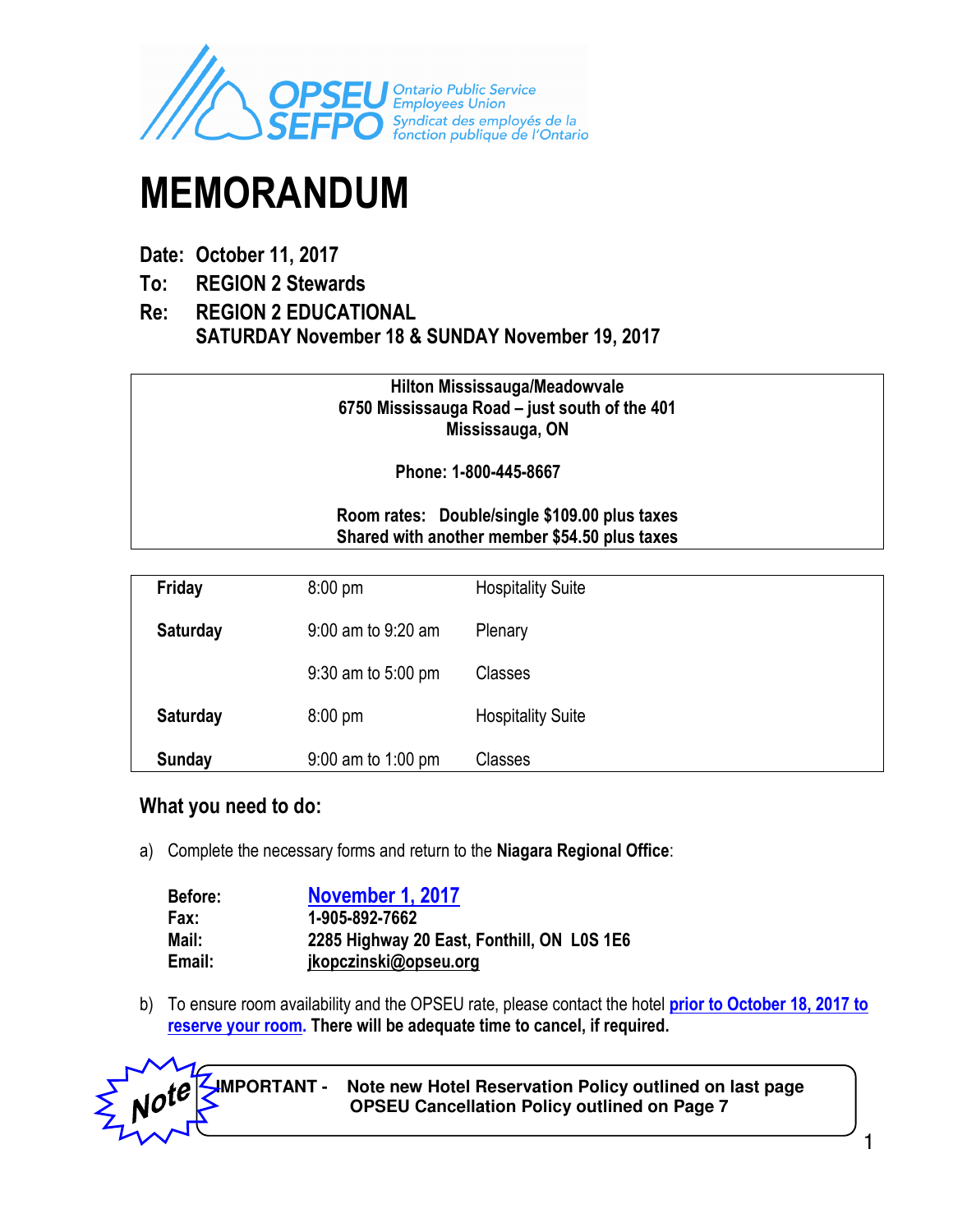# REGION 2 EDUCATIONAL November 18 & 19, 2017

### **Basic Grievance Handling for Union Building (French)**

This course is designed to examine the grievance process from a workplace organizing perspective. Grievances are opportunities to build the union. This hands-on course helps members analyze situations to decide whether a grievance is the best approach. They will learn about different types of grievances and the remedies available through the grievance/ arbitration process. They will develop technical skills in writing, processing grievances and practice communication to assess whether a member's rights have been violated. **Participants should bring their Collective Agreements to the course.**

### **Challenging Bullying and Non-Code-Based Harassment in the Workplace**

Is bullying and psychological harassment an issue in your workplace? This course will help you recognize the signs of bullying and a toxic workplace. We'll look at case law and other tools helpful in understanding the impact of workplace bullying. And we'll strengthen individual and collective capacity to respond to co-workers, and pressure employers to tackle this issue.

### **Duty to Accommodate 2: Making Accommodation Work**

Does your employer balk at providing proper accommodations? Has your employer challenged the medical information the member has provided? Is the employer asking members for independent medical exams? Do you hear grumblings from co-workers about the number of accommodations in the workplace?

Building on the skills and information in the first course, "Duty to Accommodate: A tool for inclusive workplaces", Making Accommodation Work: Duty to Accommodate 2 examines the challenges of supporting a worker in need of an accommodation. This course investigates strategies and skills for gathering information, challenging employer tactics used to prevent accommodations, developing a fair accommodation plan, and communicating with co-workers to build more workplace solidarity.

While the course focuses mainly on the practical aspects of accommodation due to disability, many of the issues such as collective agreement language, attendance management programs, co-worker resentment apply to accommodation based on sex and family status as well.

**Note:** Due to the volume of information about Duty to Accommodate, it is strongly advised that participants take "**Duty to Accommodate: A Tool for Inclusive Workplaces**" before Duty to Accommodate 2.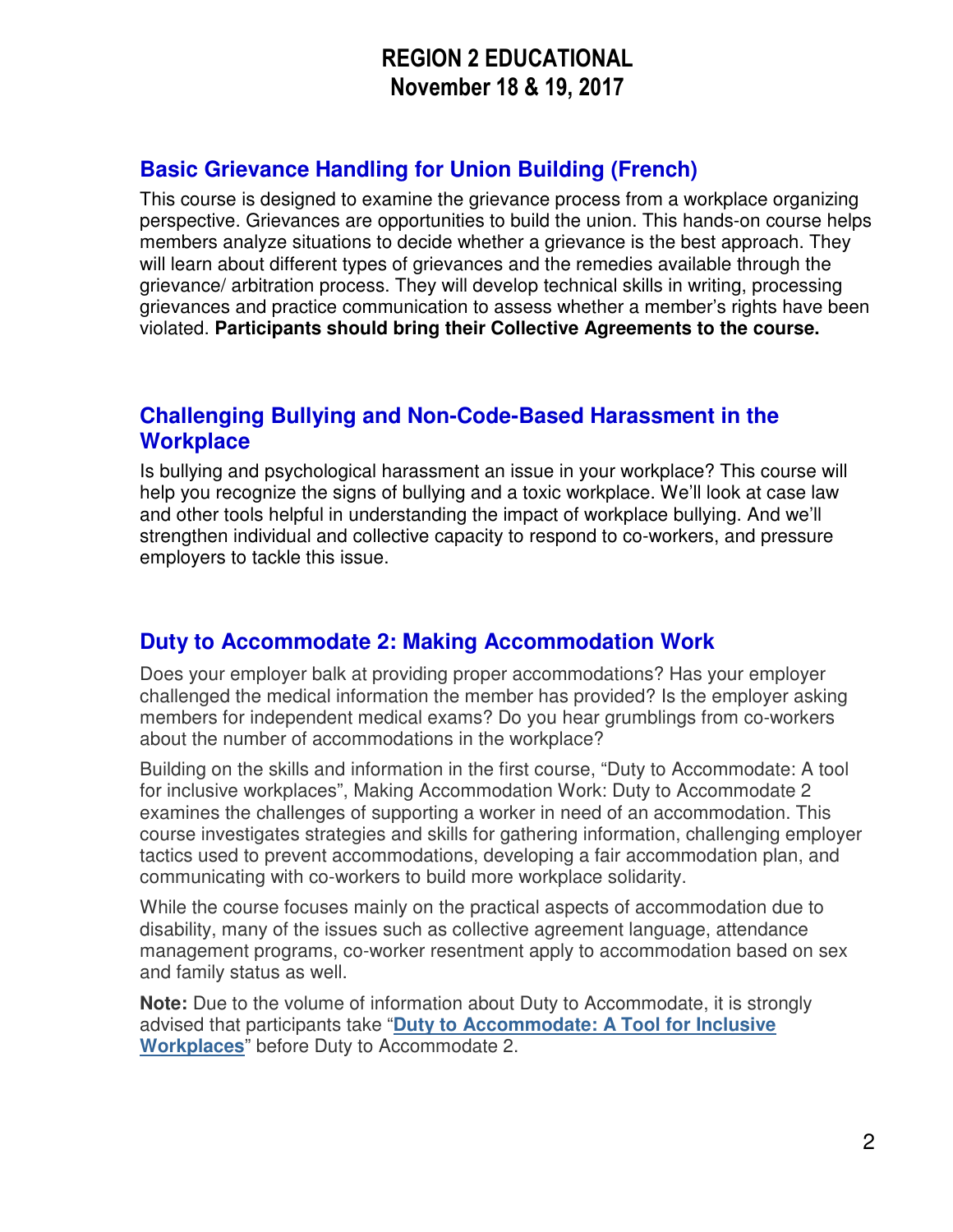### **Health and Safety: Level Two**

This course is designed for Health and Safety committee members and union activists with a strong interest in Health and Safety. Participants learn how to be more effective members of their JHSC's as they work in small groups learning how to better identify, categorize, and control hazards. Using case studies and examples from their own workplaces, participants learn how to improve workplace inspections, and how to begin accident and illness investigations. The course offers the opportunity to prioritize and strategize around health and safety problems and to address problems specific to participants' own workplaces. The course builds on the material in OPSEU's Level 1 course and assumes that participants have a basic knowledge of the Occupational Health and Safety Act.

### **Social Media for Union Activists**

The increasing use of social media has become a reality in our union work. With this reality, come both pitfalls and opportunities. "Social Media for Union Activists" will explore what social media is and how to spot both the opportunities and difficulties when using social media.

Recognizing that social media is an important part of many of our members lives, participants will examine what risks are inherent when using social media and what case law has been telling us. Participants will explore what makes a successful social media campaign and develop some practical applications for social media use within Locals. Upon completing the course participants will be able to confidently use social media in their union work.

### **Stewards 1: Making a Difference in the Workplace**

This updated version (March 2015) of Stewards 1 includes a more detailed description and history of OPSEU's equity-seeking groups. The course continues to support stewards through a range of tools and practical activities. The key aims are to strengthen steward skills to orient a new employee to the union, have effective one-on-one conversations with a cross-section of members, develop a communications strategy to enlist diverse member involvement, and develop approaches to everyday workplace problems. Throughout the course, participants are supported as they develop a profile of their members, clarify the tasks of the steward, find the resources and information in OPSEU, and understand the grievance process and their role in it. Stewards 1 is a prerequisite to Stewards 2 and must be completed before taking Stewards 2. **Participants should bring their collective agreements.**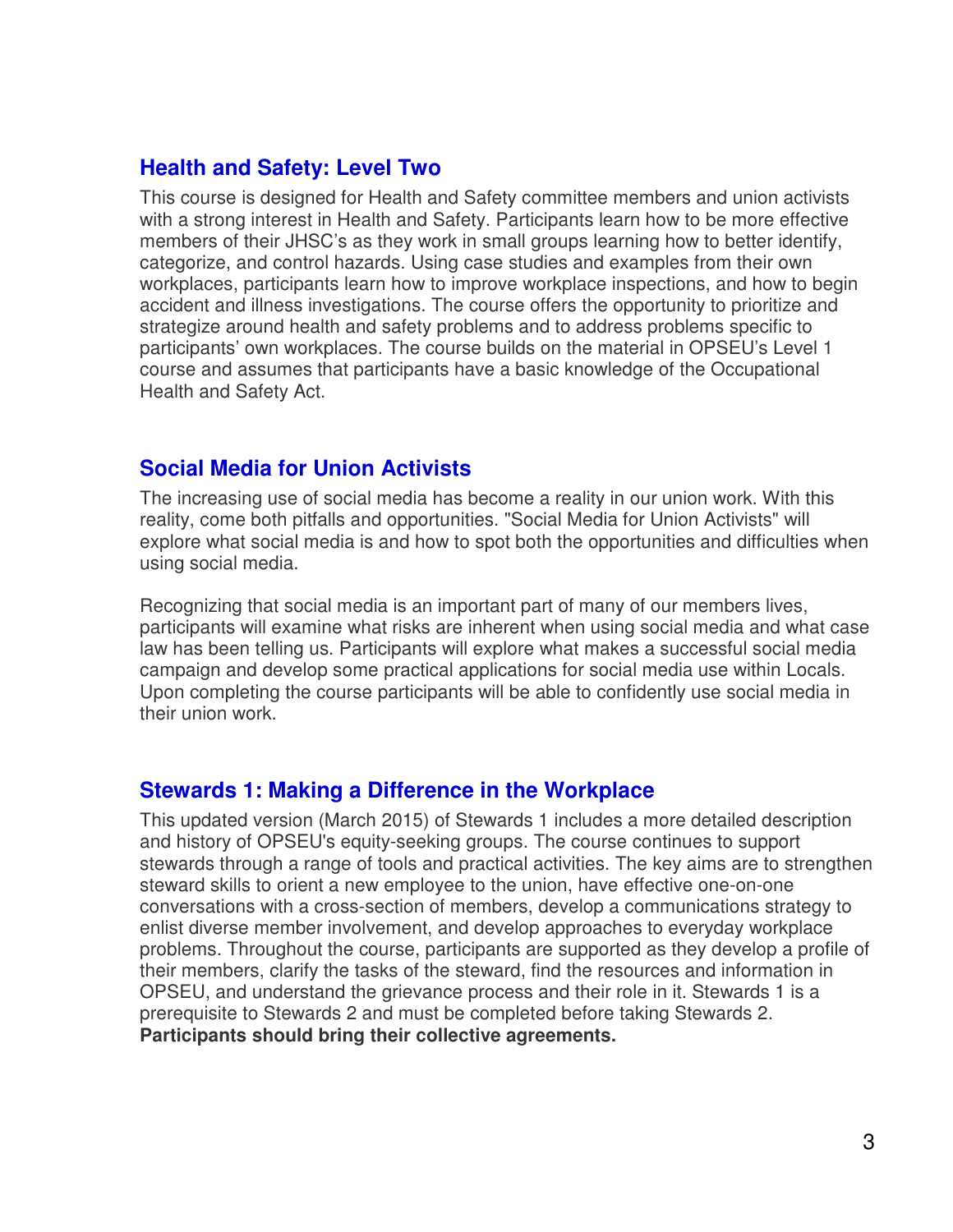### **The Indigenous Journey: Walking Together**

Would you like to learn more about Indigenous peoples? Do you know that the First Nation, Inuit and Métis peoples have differences in their traditions, beliefs, communities and cultural identities as well as some commonalities?

Through activities, inspired by the teachings and traditions of Indigenous peoples, we will take you through an overview of the lives of the First Nations, Inuit and Métis peoples as well as allow you an opportunity to share in some of their stories. You will take a journey of examining both historical and current relationships between Indigenous people and governments within Canada and the world today.

If you would like to share in the rich history of Indigenous peoples and spend time understanding why being an ally is important, this course will offer that opportunity.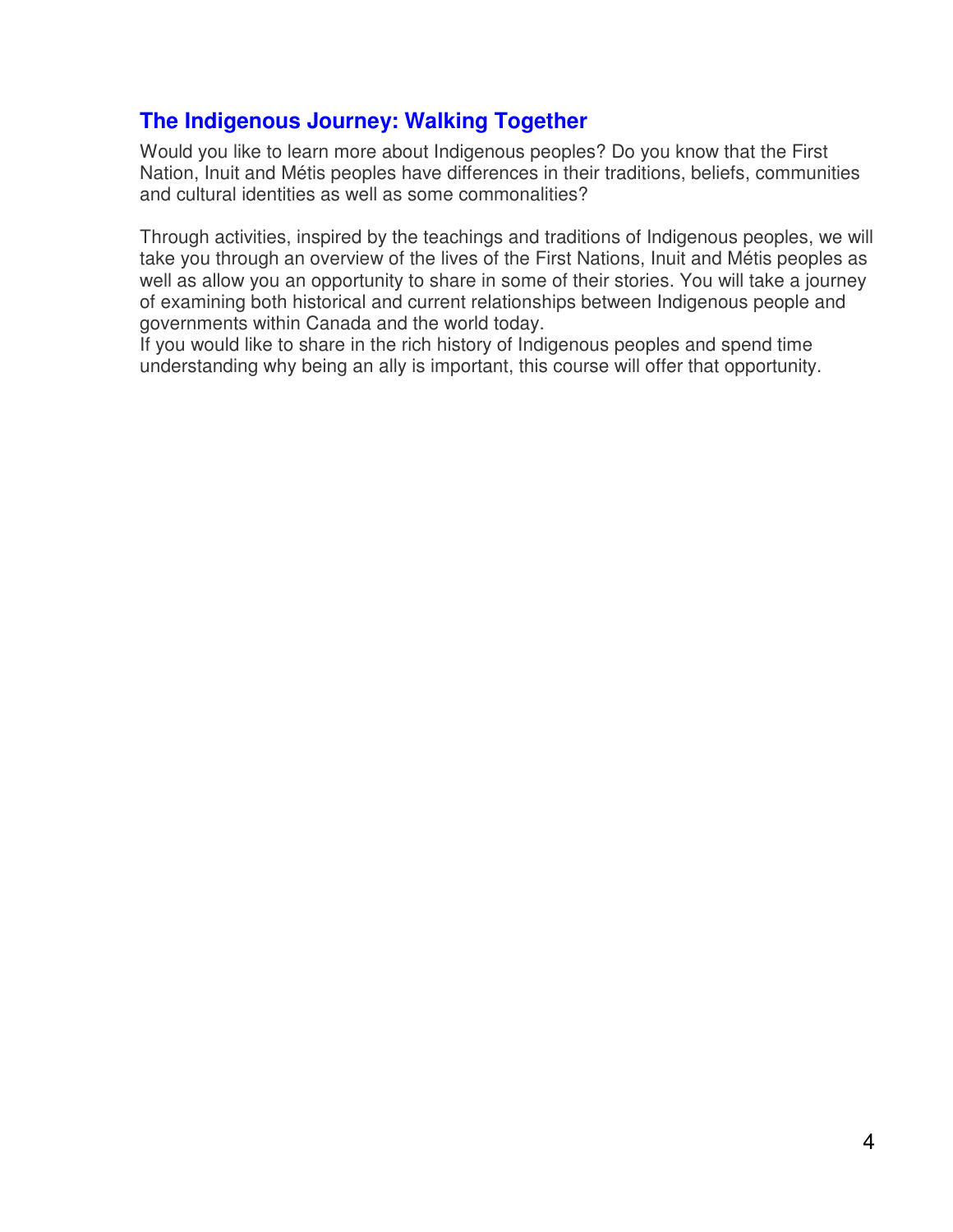# REGION 2 EDUCATIONAL **Attendance Form**

 $\sum_{L}$ 

# **November 18 & 19, 2017**

(Page 1 of 2)

| $\text{Local} \qquad \qquad \text{---} \qquad \qquad$                                                                         |                                                                                                 |  |
|-------------------------------------------------------------------------------------------------------------------------------|-------------------------------------------------------------------------------------------------|--|
|                                                                                                                               |                                                                                                 |  |
|                                                                                                                               |                                                                                                 |  |
|                                                                                                                               |                                                                                                 |  |
|                                                                                                                               |                                                                                                 |  |
| Secure email address                                                                                                          |                                                                                                 |  |
|                                                                                                                               | (Please print clearly Thank you)                                                                |  |
|                                                                                                                               | <b>Course Selection: Please rank</b> choices if more than one selected $(1^{st}, 2^{nd}, etc.)$ |  |
| Basic Grievance Handling for Union building (French)                                                                          |                                                                                                 |  |
|                                                                                                                               | Challenging Bullying and Non-Code-Based Harassment in the Workplace                             |  |
| Duty to Accommodate 2: Making Accommodation Work                                                                              |                                                                                                 |  |
| Health & Safety: Level Two                                                                                                    |                                                                                                 |  |
| Social Media for Union Activists                                                                                              |                                                                                                 |  |
| Stewards 1: Making a Difference in the Workplace                                                                              |                                                                                                 |  |
| The Indigenous Journey: Walking Together                                                                                      |                                                                                                 |  |
| <b>Accounting Purposes:</b><br>• <b>Accommodation:</b> will be required for the night(s) of: Friday ________ Saturday _______ |                                                                                                 |  |
|                                                                                                                               | Accommodation rates: Single \$109.00 Double/(Spouse) \$109.00 Twin/(Shared) \$54.50             |  |
| <b>Advance:</b><br>1. Advance Approval: If Advance is requested – must include written approval of Local Officer (below).     |                                                                                                 |  |
|                                                                                                                               | Position<br>Local Executive Officer Name & Signature                                            |  |
| (fillable form attached)                                                                                                      | Advance Request Form: Advance requests must be submitted on new Advance Request Form            |  |
|                                                                                                                               | $\Box$ Human Rights Accommodation Request $\Box$ Advance Request                                |  |
| <b>Lost Wages: LOST WAGES WILL NOT BE PAID</b>                                                                                |                                                                                                 |  |

5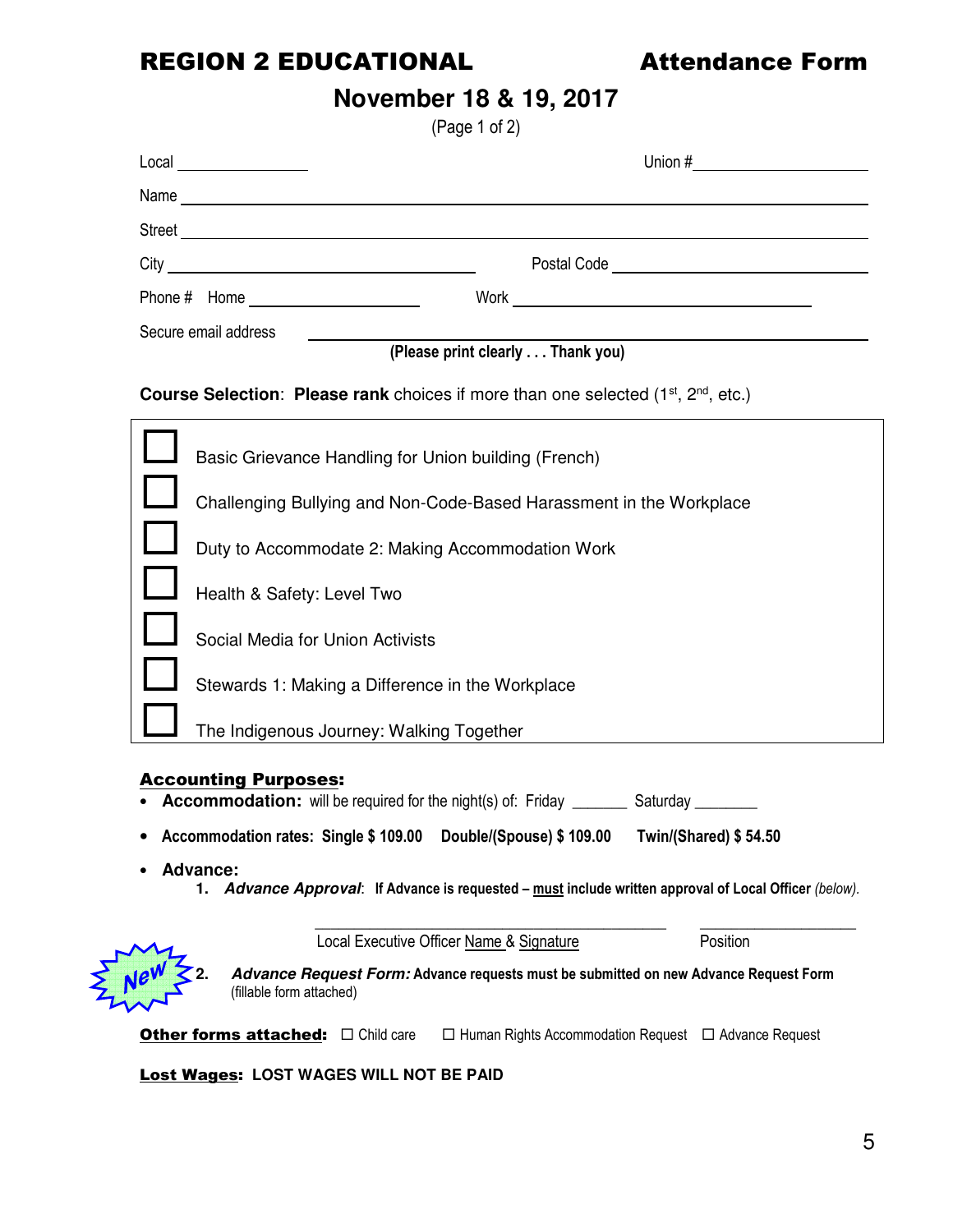### REGION 2 EDUCATIONAL ATTENDANCE FORM

# **November 18 & 19, 2017**

(Page 2 of 2)

NAME: LOCAL:

Current position within your Local:

Positions /activities previously accomplished in your Local:

How will your participation in this regional program enable you to become more effective as a workplace representative for your members?

OPSEU is committed to achieving equitable participation of designated group members in its education programs. The indication of your designated group status on this application will assist us in assessing our progress in reaching this goal. Do you identify with one or more of the following?

| $\Box$ Indigenous                                                                                             | $\Box$ Person with a Disability | Racialized<br>П.                   | $\square$ Woman |
|---------------------------------------------------------------------------------------------------------------|---------------------------------|------------------------------------|-----------------|
| $\Box$ Francophone                                                                                            | $\square$ *LGBTTIQQ2S           | $\Box$ Young Worker (under age 35) |                 |
| * Lesbian, Gay, Bi-sexual, Transsexual, Transgender, Intersex, Asexual, Queer, Questioning,<br>and 2 Spirited |                                 |                                    |                 |
|                                                                                                               |                                 |                                    |                 |
| How to submit your application:                                                                               |                                 |                                    |                 |
|                                                                                                               |                                 |                                    |                 |

| .         | , JUU UJE <i>;</i> UUE                                    |
|-----------|-----------------------------------------------------------|
| Email:    | jkopczinski@opseu.org                                     |
| Mail:     | OPSEU Niagara, 2285 Highway 20 East, Fonthill, ON L0S 1E6 |
| Deadline: | <b>November 1, 2017</b>                                   |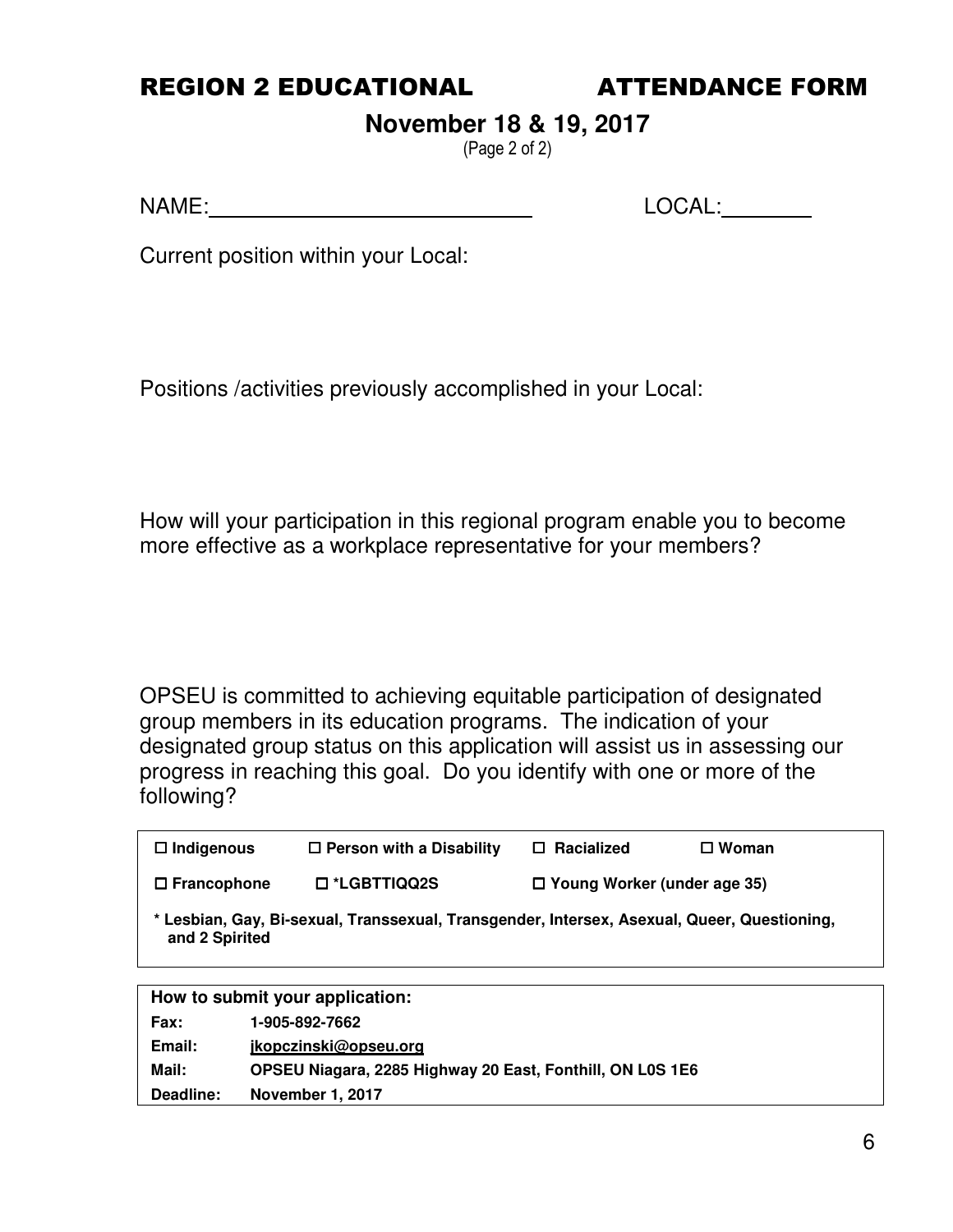

# ALLOWABLE EXPENSES

#### Meal expenses

\$13 breakfast, \$19 lunch, \$29 dinner

#### Hotel Accommodation

Only Members living beyond 60 km are entitled to accommodation for Friday and Saturday nights.

Members living within 60 km are entitled to room accommodation for Saturday night only.

Members are reimbursed for the shared cost of accommodation (1/2 the cost of the room + taxes) and are responsible for making their own reservations and for paying the full cost of the room at checkout.

Parking costs are reimbursed - overnight parking can be added to your hotel bill. Provide the registration desk with your license plate number.



# \*NEW Cancellation Policy\*

In accordance with OPSEU Policy, notification by a member to cancel course attendance should be received by both the local president and the Regional Office no later than 48 hours before commencement of the regional event (i.e. no later than 4:30 P.M. on the Wednesday prior to the event). When a member does not attend and the Regional Office has not been notified 48 hours prior to the session's commencement, the member will be assessed a \$50.00 penalty. Extenuating circumstances will be taken into consideration.

Also, members who have **booked a hotel room** are responsible for cancelling their reservations at the hotel within the time limits as stated by the hotel when the booking is made. Child care requires 24 hours' notice of cancellation.

#### \*\*\*\*\*IMPORTANT NOTICE\*\*\*\*\*

Due to financial and logistical limitations, your registration in a course must be confirmed in order to receive expense reimbursement.

#### Accommodation Requests

Complete the appropriate form enclosed if you require an accommodation to attend the Regional Educational.

#### Advance Cheques

Applicants may arrange to receive an advance cheque to cover accommodation, mileage and meal expenses by filling out the Advance Request Form enclosed and obtaining the approval of a local officer. NOTE: Advances are not given for lost wages.

#### Travel expenses

Round-trip mileage at the rate of: 55 cents per kilometer 60 cents with 1 passenger 65 cents with 2 passengers 70 cents with 3 passengers 75 cents with 4 passengers

## OPSEU Policies

#### NO Fragrances, Nuts & Nut Products, Bottled Water, Coca-Cola Products

Persons attending OPSEU events are to refrain from using perfume, cologne and other fragrances for the comfort of other participants.

Participants are also to refrain from bringing nuts and nut products, bottled water and Coca-Cola products to OPSEU events.

#### Child/Family/Dependent Care

Complete the appropriate form enclosed if you require Child/Family/Dependent Care to attend the educational.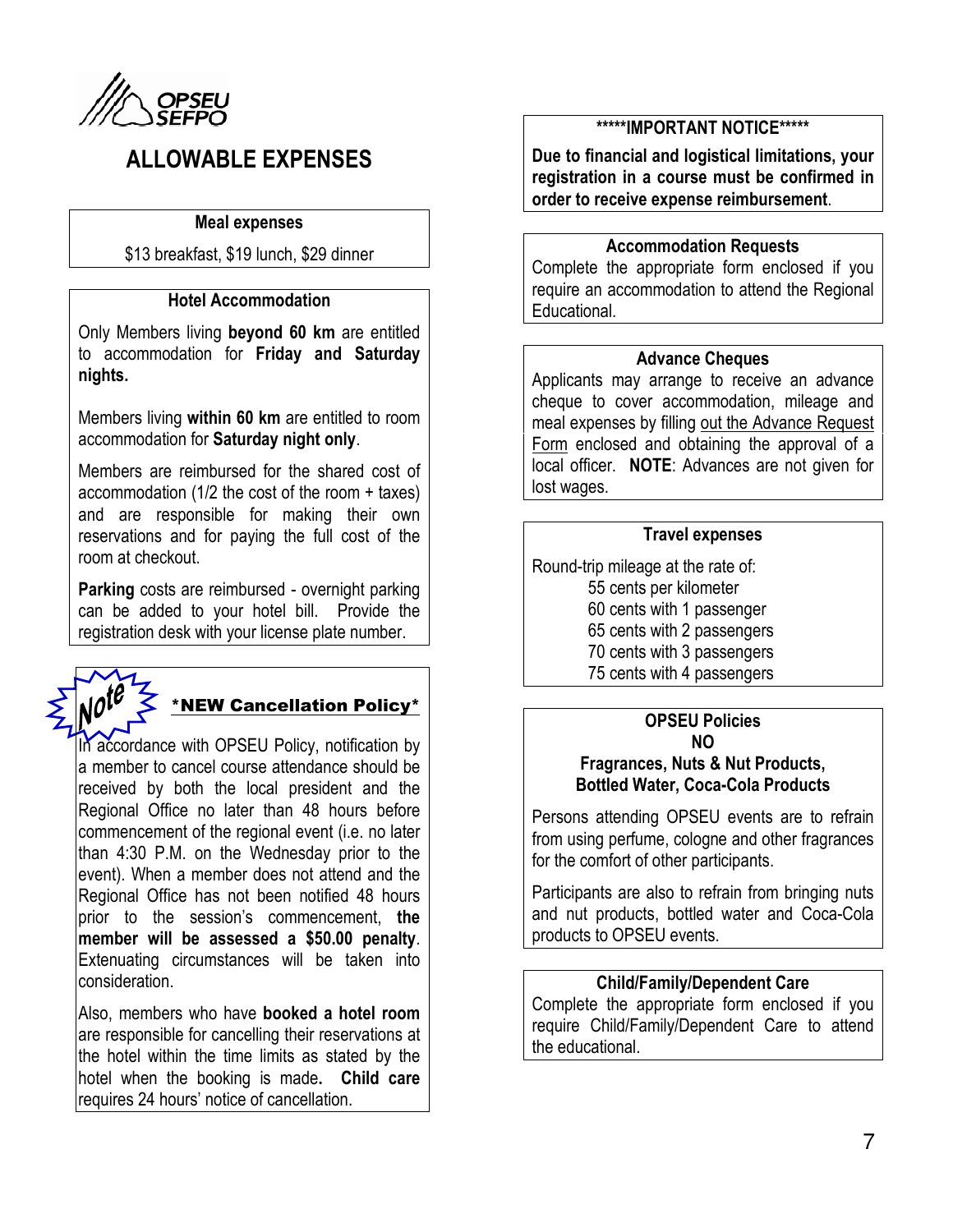



# Family Care Family Care (Child/Elder/Dependent)

### When you bring children with you

Childcare will be provided at regional events. Members must register for childcare two weeks in advance of the event by completing the appropriate form and returning it to the Niagara Regional Office.

In accordance with OPSEU POLICY:

- 1. Members who bring children to union events will be entitled to single accommodation and meal expenses.
- 2. The meal allowance for children under 12 years of age (before their 13<sup>th</sup> birthday), is 50% of OPSEU's standard meal allowance.
- 3. All children (16 years or younger) accompanying the member must be pre-registered and signed in at the day care. If child(ren) is not signed in and attending, single accommodation and meals will not be honoured.

# CANCELLATION - 24 HOURS NOTICE REQUIRED

### When care is provided in your home

Members will be reimbursed for family care (child/elder/dependent) at \$10.00 per hour to a maximum of \$160 in a 24 hour period. Please specify hours claimed for each day.

Members are entitled to reimbursement of reasonable costs of family care (child/elder/dependent) provided by someone other than their partners/spouses as a result of absences from home arising from the conduct of union business. Such allowances are not intended to reimburse members for family care expenses that they would have normally incurred as a result of employment, except where the absence exceeds the normal work day or week.

Claims must be signed by the service provider and may be verified by Head Office before payment is made.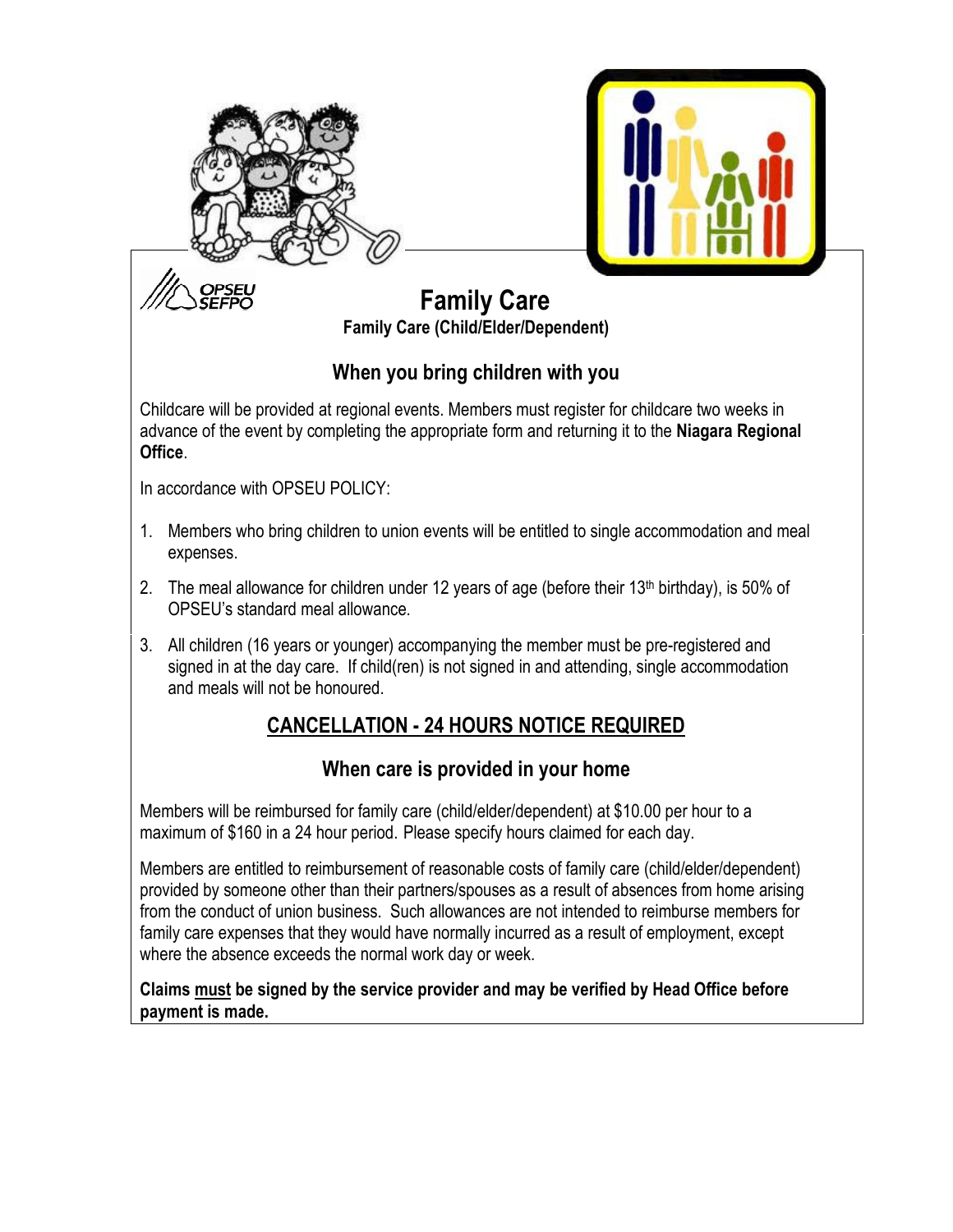# REGISTRATION FORM FOR CHILD CARE

# REGION 2 EDUCATIONAL

November 18 & 19, 2017

**Note: This Form is to be completed when requesting child care that is provided by OPSEU on site/at home. The Human Rights Accommodation Request Form is only required to be completed if you have other child care or accommodation needs.** 

Child care will be available at the hotel (room to be announced) starting at 8:00 a.m. on Saturday and 8:30 am on Sunday.

I REQUIRE CHILD CARE:  $\Box$  AT HOME  $\Box$  AT THE EDUCATIONAL

| <b>NAME</b> | <b>AGE</b> |
|-------------|------------|
|             |            |
|             |            |
|             |            |
|             |            |

Does your child have any medical needs, allergies, or special care needs?



HAVE YOUR CHILD BRING A FAVOURITE TOY (Although we have lots of toys, books and crafts)

| <b>Address:</b>            |     |                                                                            |
|----------------------------|-----|----------------------------------------------------------------------------|
| Phone#<br><b>Signature</b> | (H) | (W)<br><u> 1980 - Jan James James Barbara, president politik (</u><br>Date |

\*\*Please complete and bring the Child Care Consent Form (next page) with you to the Educational\*\*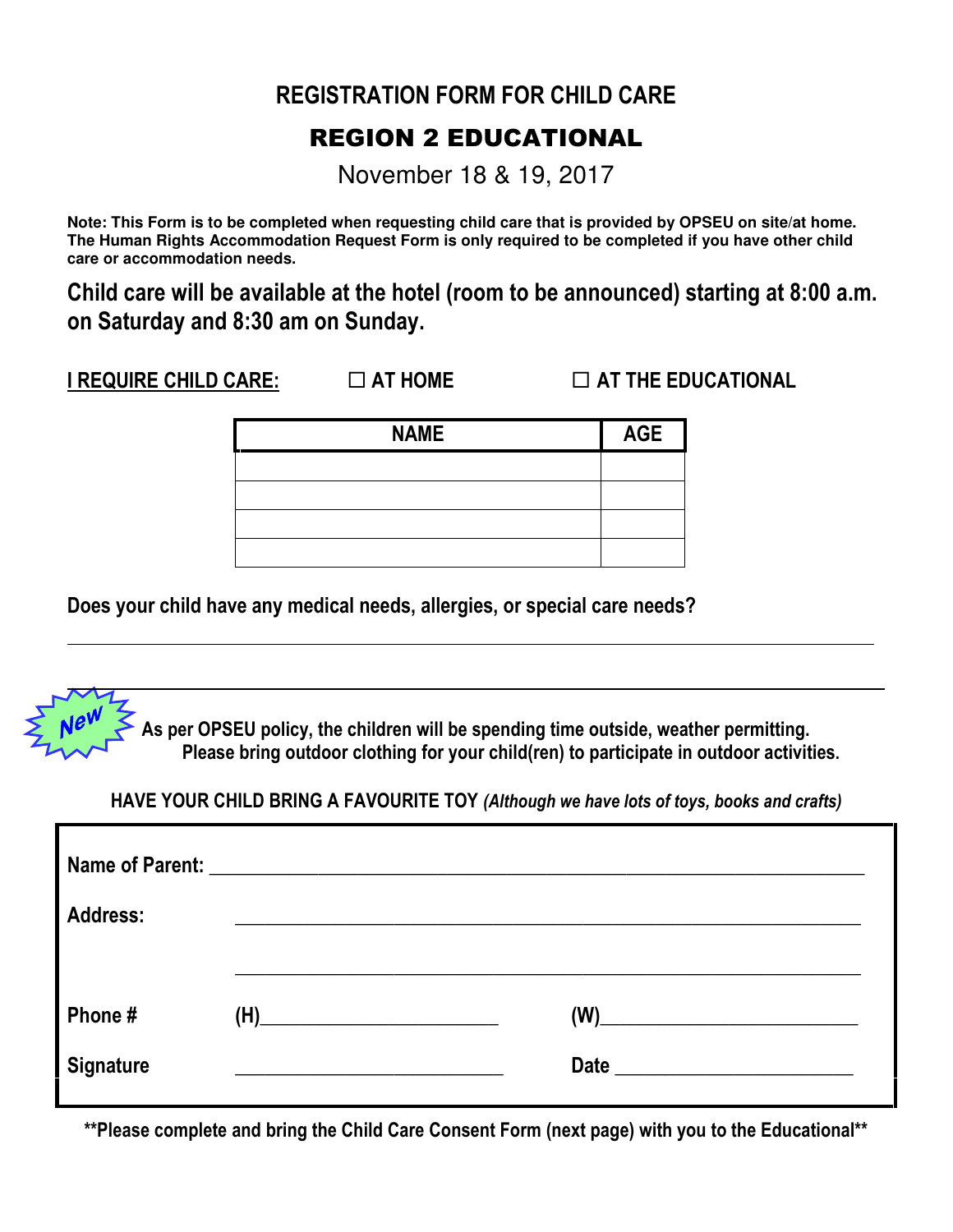# BRING THIS FORM WITH YOU TO CHILD CARE

\*\*OPSEU Child Care Consent Form\*\*

| Parent's/Guardian's Cell Phone or Pager Number: ________________________________                                                                                                                                                                 |  |
|--------------------------------------------------------------------------------------------------------------------------------------------------------------------------------------------------------------------------------------------------|--|
| Hotel Room Number: ________________________                                                                                                                                                                                                      |  |
|                                                                                                                                                                                                                                                  |  |
|                                                                                                                                                                                                                                                  |  |
|                                                                                                                                                                                                                                                  |  |
| Alternate's Contact Cell Phone or Pager Number: ________________________________                                                                                                                                                                 |  |
| <b>Medical Consent Form</b>                                                                                                                                                                                                                      |  |
| Upon admission of my child to the OPSEU Childcare Program, I agree that in the event of an emergency when I cannot<br>be reached, I authorize the administration of any medical procedures deemed necessary by a doctor or hospital<br>selected. |  |
|                                                                                                                                                                                                                                                  |  |
|                                                                                                                                                                                                                                                  |  |
|                                                                                                                                                                                                                                                  |  |
|                                                                                                                                                                                                                                                  |  |

Signature of Parent or Guardian:\_\_\_\_\_\_\_\_\_\_\_\_\_\_\_\_\_\_\_\_\_\_\_\_\_\_\_\_\_\_\_\_\_\_\_\_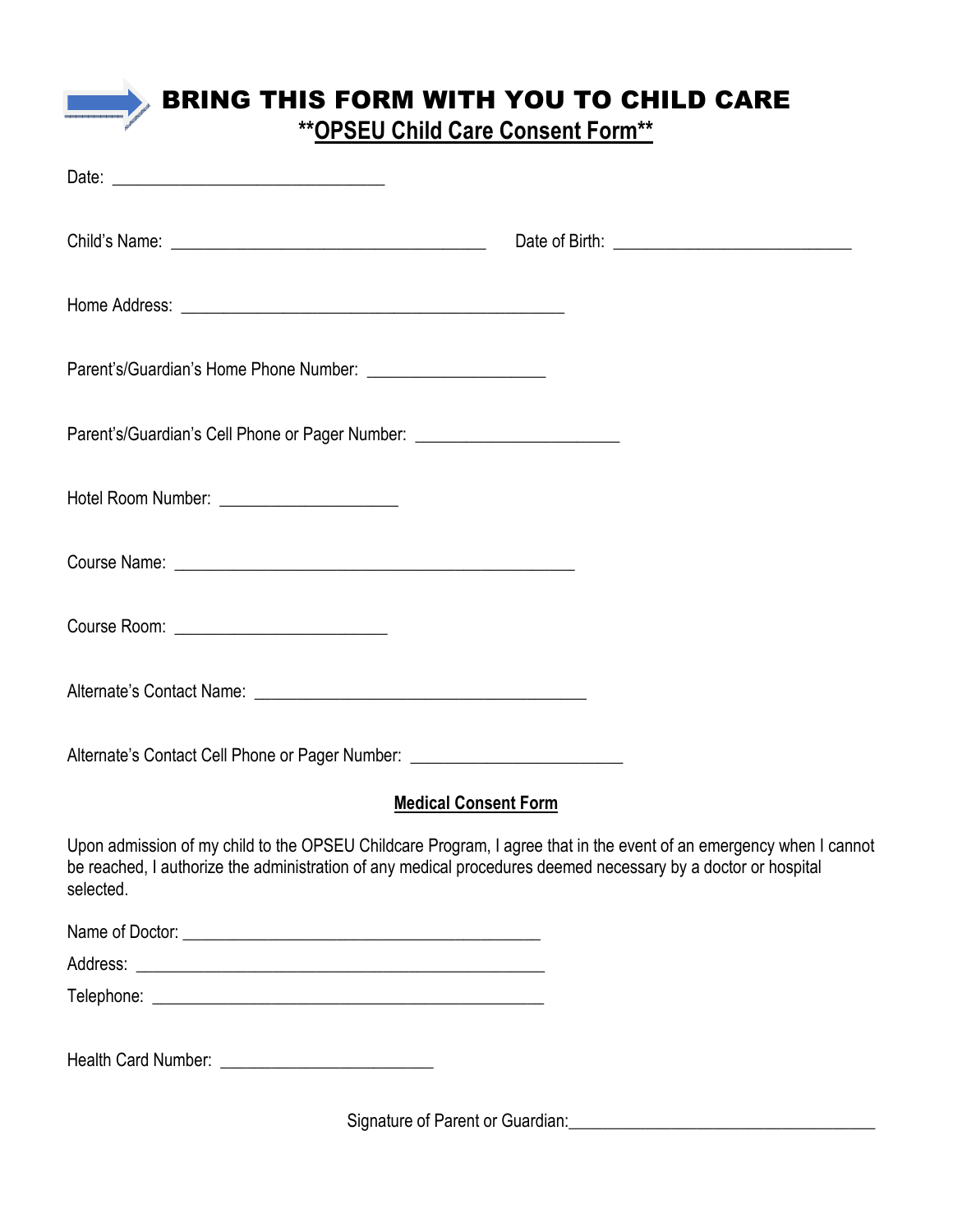

### **HUMAN RIGHTS ACCOMMODATION REQUEST**

**Event Name: R2 Educational Event Date: November 18 & 19, 2017** 

**NOTE: This form is to be completed only if you are requesting an accommodation in accordance with the Ontario Human Rights Code.** Sufficient information must be provided to prove the need for the accommodation and to show a link to a code-related ground. If necessary, an Equity Unit Officer will contact you to obtain further information. Member Name: \_\_\_\_\_\_\_\_\_\_\_\_\_\_\_\_\_\_\_\_\_\_\_\_\_\_\_\_\_\_\_\_\_\_\_\_ Local #: \_\_\_\_\_\_ Phone # for contact: \_\_\_\_\_\_\_\_\_\_\_\_\_\_\_\_\_\_ Home E-mail: \_\_\_\_\_\_\_\_\_\_\_\_\_\_\_\_ How do you prefer to be contacted? Phone: E-mail: 1. Do you have an existing human rights accommodation approved by the Equity Unit? (i.e. you have submitted a request form before)? (**Check one**.) a) YES; and I need the **same** human rights accommodation as previously approved \_\_\_ b) YES; but I require **changes** to my previously approved human rights accommodation \_\_\_ c) NO, I have **never** been approved for an accommodation\_\_\_ **NOTE:** If you checked (a) above, you do not need to complete the rest of the form but the form still needs to be submitted. If you checked (b) or (c), please finish the form. 2. Please check **ALL** the Code-related grounds related to your request: Disability (including food allergy) example Family status Family status Disability (including food allergy) Sex/gender (including pregnancy) example of creed or religion  $\sim$ Other (please specify) **Example 2** and the control of the control of the control of the control of the control of the control of the control of the control of the control of the control of the control of the control of the 3. Why do you require a human rights accommodation (i.e. what are your restrictions or limitations)? Please be as detailed as possible. \_\_\_\_\_\_\_\_\_\_\_\_\_\_\_\_\_\_\_\_\_\_\_\_\_\_\_\_\_\_\_\_\_\_\_\_\_\_\_\_\_\_\_\_\_\_\_\_\_\_\_\_\_\_\_\_\_\_\_\_\_ \_\_\_\_\_\_\_\_\_\_\_\_\_\_\_\_\_\_\_\_\_\_\_\_\_\_\_\_\_\_\_\_\_\_\_\_\_\_\_\_\_\_\_\_\_\_\_\_\_\_\_\_\_\_\_\_\_\_\_\_\_

**NOTE:** All information is kept confidential except where necessary to arrange the accommodation or to process expense claims**.** 

\_\_\_\_\_\_\_\_\_\_\_\_\_\_\_\_\_\_\_\_\_\_\_\_\_\_\_\_\_\_\_\_\_\_\_\_\_\_\_\_\_\_\_\_\_\_\_\_\_\_\_\_\_\_\_\_\_\_\_\_\_

\_\_\_\_\_\_\_\_\_\_\_\_\_\_\_\_\_\_\_\_\_\_\_\_\_\_\_\_\_\_\_\_\_\_\_\_\_\_\_\_\_\_\_\_\_\_\_\_\_\_\_\_\_\_\_\_\_\_\_\_\_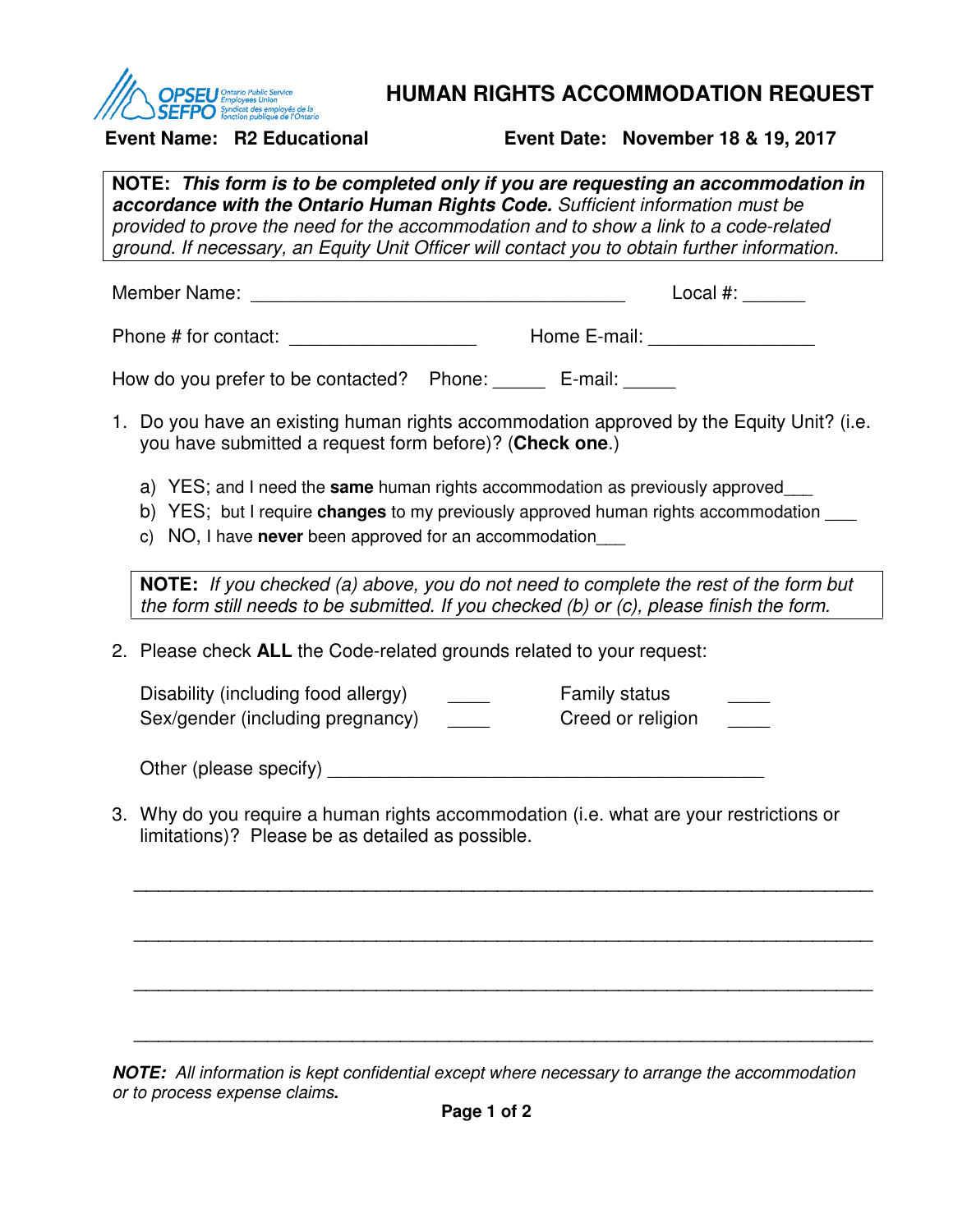

### **HUMAN RIGHTS ACCOMMODATION REQUEST**

4. Do you need this human rights accommodation for this event only or for all future union events? (**Check one.)**

For this event only For all future union events

5. What type of human rights accommodation or additional arrangements do you require to allow you to participate fully in union-related activities? (e.g. assistance during emergency evacuation, material in alternate formats, interpreters, arrangements /expenses beyond those provided at the event or through OPSEU policy). Please be as detailed as possible.

\_\_\_\_\_\_\_\_\_\_\_\_\_\_\_\_\_\_\_\_\_\_\_\_\_\_\_\_\_\_\_\_\_\_\_\_\_\_\_\_\_\_\_\_\_\_\_\_\_\_\_\_\_\_\_\_\_\_\_\_\_

\_\_\_\_\_\_\_\_\_\_\_\_\_\_\_\_\_\_\_\_\_\_\_\_\_\_\_\_\_\_\_\_\_\_\_\_\_\_\_\_\_\_\_\_\_\_\_\_\_\_\_\_\_\_\_\_\_\_\_\_\_

\_\_\_\_\_\_\_\_\_\_\_\_\_\_\_\_\_\_\_\_\_\_\_\_\_\_\_\_\_\_\_\_\_\_\_\_\_\_\_\_\_\_\_\_\_\_\_\_\_\_\_\_\_\_\_\_\_\_\_\_\_

\_\_\_\_\_\_\_\_\_\_\_\_\_\_\_\_\_\_\_\_\_\_\_\_\_\_\_\_\_\_\_\_\_\_\_\_\_\_\_\_\_\_\_\_\_\_\_\_\_\_\_\_\_\_\_\_\_\_\_\_\_

6. Please provide any additional information that may assist us in reviewing your request. (Attach any relevant documents)

\_\_\_\_\_\_\_\_\_\_\_\_\_\_\_\_\_\_\_\_\_\_\_\_\_\_\_\_\_\_\_\_\_\_\_\_\_\_\_\_\_\_\_\_\_\_\_\_\_\_\_\_\_\_\_\_\_\_\_

\_\_\_\_\_\_\_\_\_\_\_\_\_\_\_\_\_\_\_\_\_\_\_\_\_\_\_\_\_\_\_\_\_\_\_\_\_\_\_\_\_\_\_\_\_\_\_\_\_\_\_\_\_\_\_\_\_\_\_

\_\_\_\_\_\_\_\_\_\_\_\_\_\_\_\_\_\_\_\_\_\_\_\_\_\_\_\_\_\_\_\_\_\_\_\_\_\_\_\_\_\_\_\_\_\_\_\_\_\_\_\_\_\_\_\_\_\_\_

\_\_\_\_\_\_\_\_\_\_\_\_\_\_\_\_\_\_\_\_\_\_\_\_\_\_\_\_\_\_\_\_\_\_\_\_\_\_\_\_\_\_\_\_\_\_\_\_\_\_\_\_\_\_\_\_\_\_\_\_

Signature: \_\_\_\_\_\_\_\_\_\_\_\_\_\_\_\_\_\_\_\_\_\_\_\_\_\_ Date:\_\_\_\_\_\_\_\_\_\_\_\_\_\_\_\_\_

**PLEASE FORWARD COMPLETED FORMS TO Joanne Kopczinski by FAX at 905-892-7662 or by E-MAIL to jkopczinski@opseu.org NO LATER THAN November 1, 2017. Alternatively, this form may be sent directly to the Equity Unit at 416-448-7419 or via e-mail to equity@opseu.org.** 

**NOTE:** All information is kept confidential except where necessary to arrange the accommodation or to process expense claims**.**